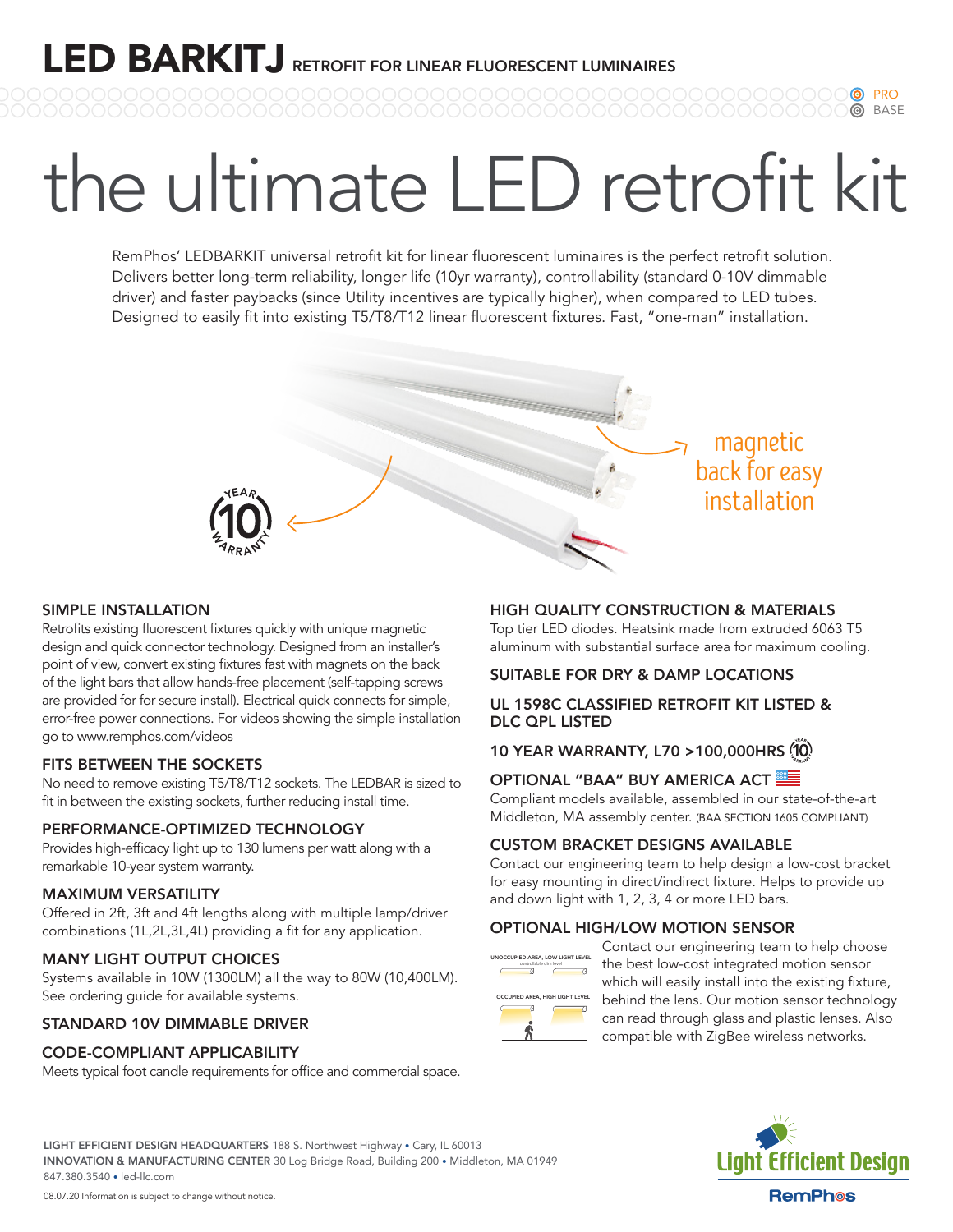ெ PRO **@** BASE







LIGHT EFFICIENT DESIGN HEADQUARTERS 188 S. Northwest Highway • Cary, IL 60013 INNOVATION & MANUFACTURING CENTER 30 Log Bridge Road, Building 200 • Middleton, MA 01949 847.380.3540 • led-llc.com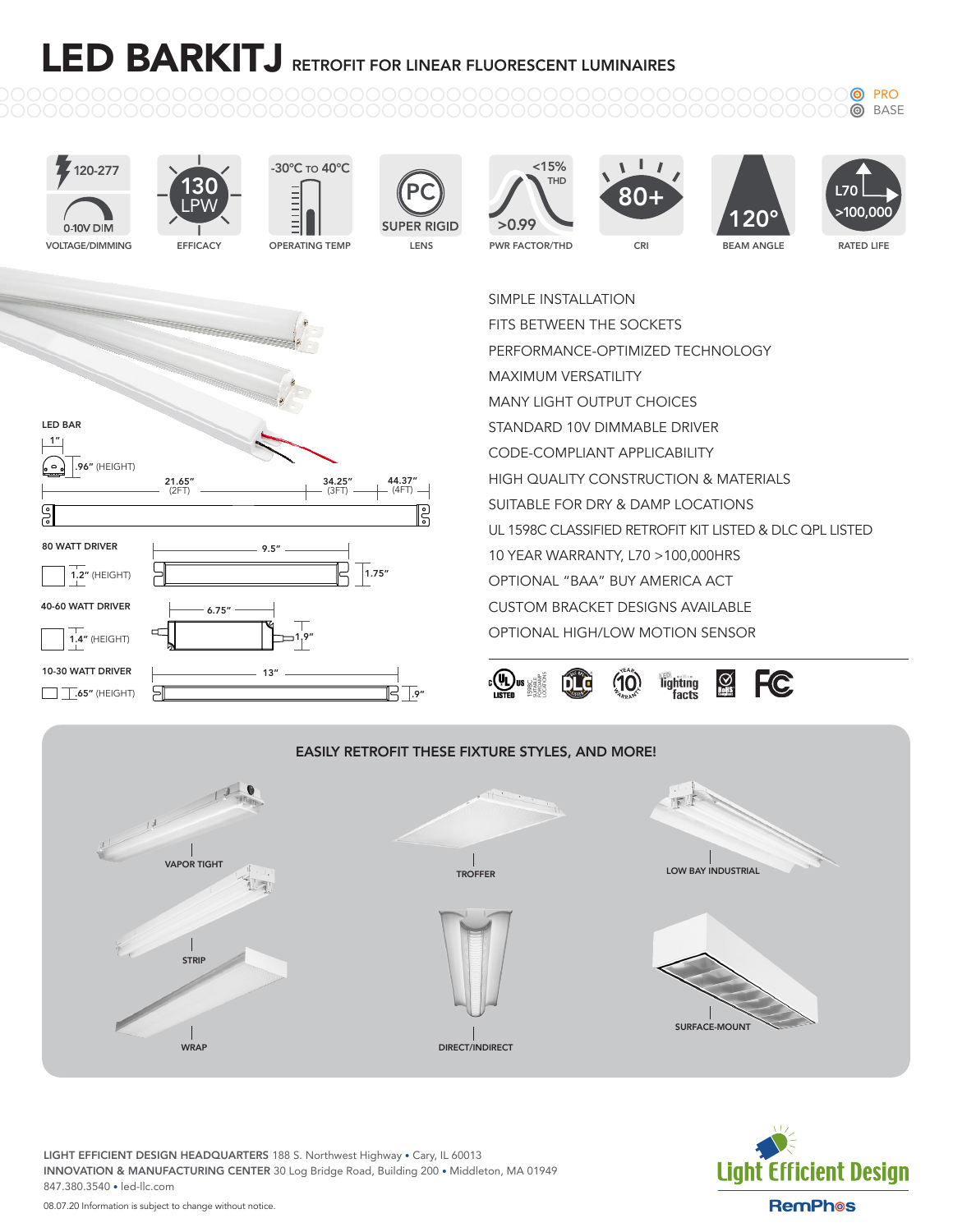PRO **@** BASE

#### HOW TO EASILY ADD OCCUPANCY SENSING AND DAYLIGHT CONTROL TO YOUR FIXTURE

Choose one of the control options below which best fits your needs. Any of these options can be easily installed under the existing glass or plastic fixture lens. These controls will allow the LED Barkit to adjust it's light level depending on occupancy or daylight levels, acheiving greater energy savings.



#### ORDERING DIRECTIONS (SEE ORDERING GUIDE ON NEXT PAGE)

- A) Choose your desired total system wattage and lumen output.
- B) Choose your desired LEDBAR length (2, 3 or 4FT) and QTY of LEDBAR(s) per driver from column C.
- D) Order system part # (a system will include 1pc LED driver + LEDBAR(s). Substitute "XX" in the 8XX for your desired CCT. 35 (3500K), 40 (4000K) and 50 (5000K) are standard color temps. 27 (2700K), 30 (3000K), 65 (6500K) are custom colors and are special order.
- E) The wattage of each LEDBAR in the system.
- F) The lumen output of each LEDBAR in the system.
- G) DLC QLP listed system Part #.
- H) DLC QPL Product Code.

#### *If the system you want is not currently a DLC listed part #, please contact us for a letter to send to your Utility for custom incentive approval.*

#### *CAUTION! MAX WATTAGES PER LEDBAR*

*2FT: 10W 3FT: 10W 4FT: 20W*



#### STANDARD COLOR TEMPS AVAILABLE 3500K, 4000K, 5000K

SPECIAL ORDER COLOR TEMPS AVAILABLE

2700K, 3000K, 6500K, RED, GREEN, BLUE, AMBER

#### ORDERING EXAMPLE

A 20W/2600LM system is desired utilizing 2pcs of 2FT LEDBAR in 4000K running off 1pc of driver. For this system you would order:

SYSTEM: RPT-P-LEDBARKITJ-20W-2FT-2L-840-A (All kits include driver) TOTAL SYSTEM WATTAGE: 20W TOTAL SYSTEM LUMEN OUTPUT: 2600LM LENGTH OF LED BAR: 2FT (actual 21.65in) # OF LED BARS: 2pcs WATTAGE PER LED BAR: 10W LUMENS PER LED BAR: 1300LM DLC LISTED KIT PART #: RPT-LEDBARKIT-24IN-840-2L

DLC QPL PRODUCT CODE: PG2CRZ1T



LIGHT EFFICIENT DESIGN HEADQUARTERS 188 S. Northwest Highway • Cary, IL 60013 INNOVATION & MANUFACTURING CENTER 30 Log Bridge Road, Building 200 • Middleton, MA 01949 847.380.3540 • led-llc.com